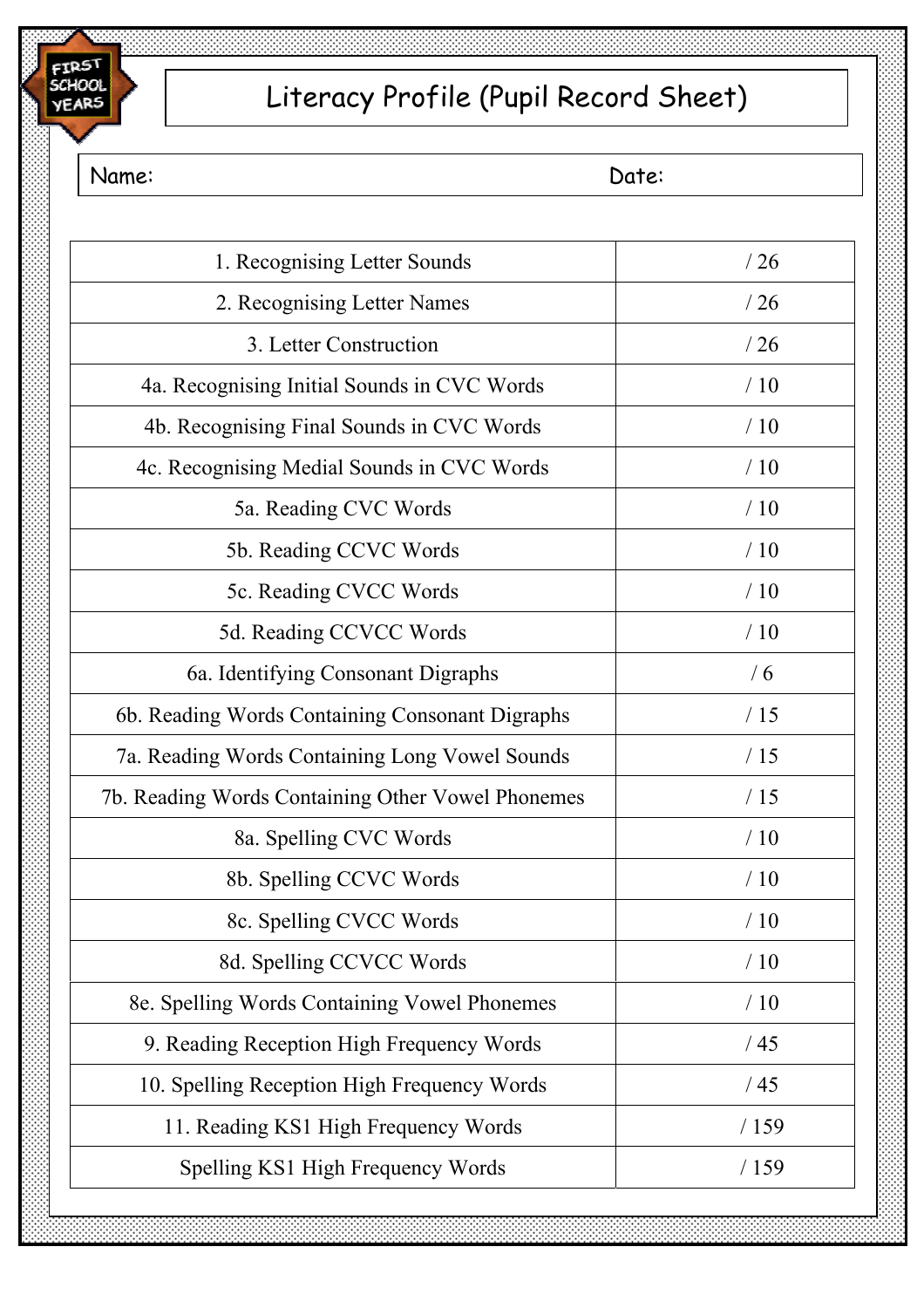-resi SCHOOL **YEARS** 

gmer i o a u ps h b n | w | c | l vd x f z j t y  $\boldsymbol{k}$  $\boldsymbol{q}$ Score: / 26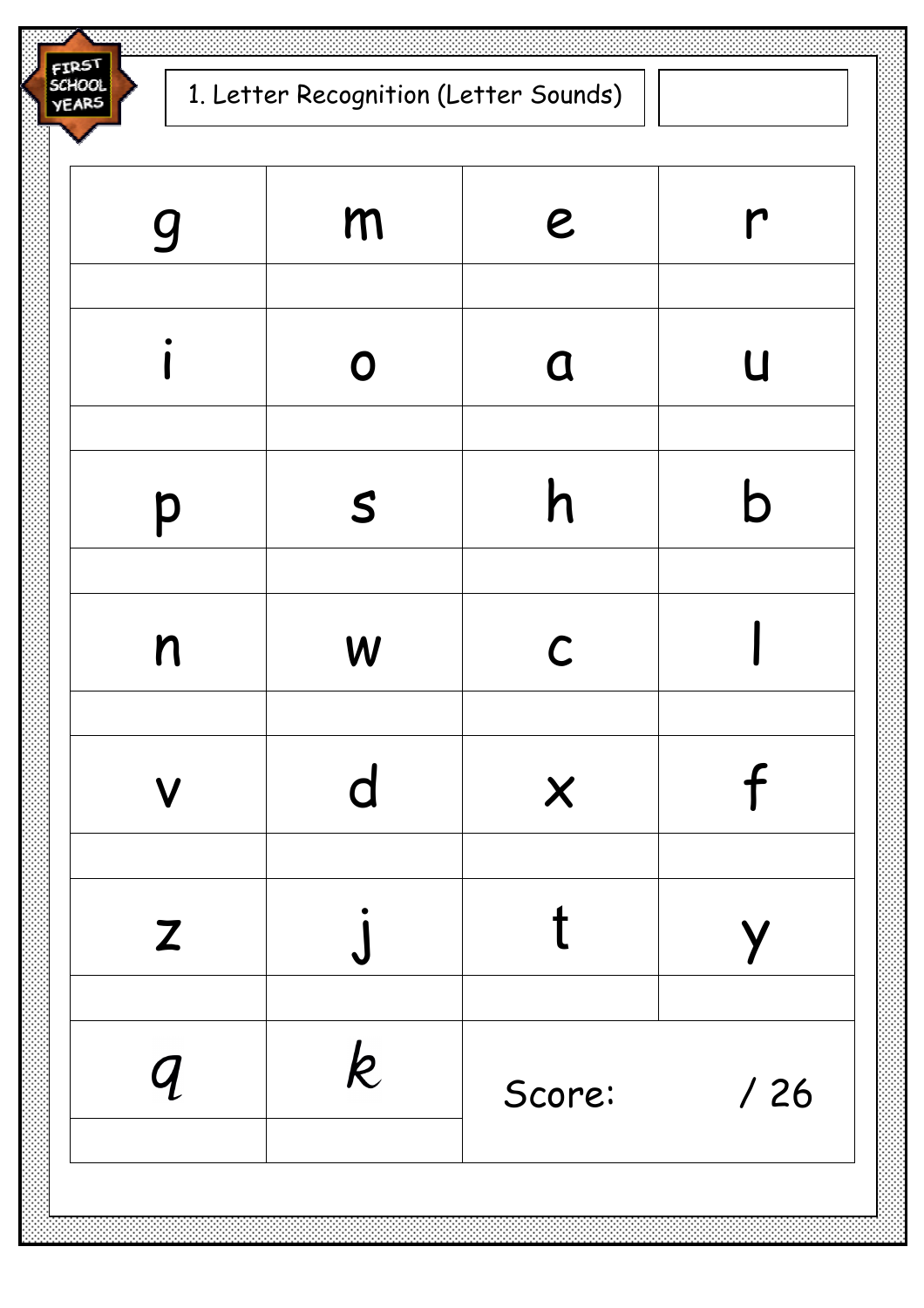FIRST<br>SCHOOL<br>YEARS

| $\boldsymbol{\mathsf{n}}$ |                           | Score:                                                                             | /26              |
|---------------------------|---------------------------|------------------------------------------------------------------------------------|------------------|
| W                         |                           |                                                                                    |                  |
| $\boldsymbol{k}$          | $\overline{u}$            | $\mathcal{S}$                                                                      | $\boldsymbol{e}$ |
| m                         | $\mathbf O$               | $\alpha$                                                                           | $\mathcal C$     |
| d                         | $\mathbf V$               | 9                                                                                  | p                |
|                           |                           |                                                                                    |                  |
|                           | $\mathbf{Z}$              | $\mathsf{h}% _{1}\left( \mathsf{h}\right) =\mathsf{h}_{1}\left( \mathsf{h}\right)$ | $\mathsf{r}$     |
| b                         | $\boldsymbol{\mathsf{X}}$ | $\boldsymbol{q}$                                                                   | Y                |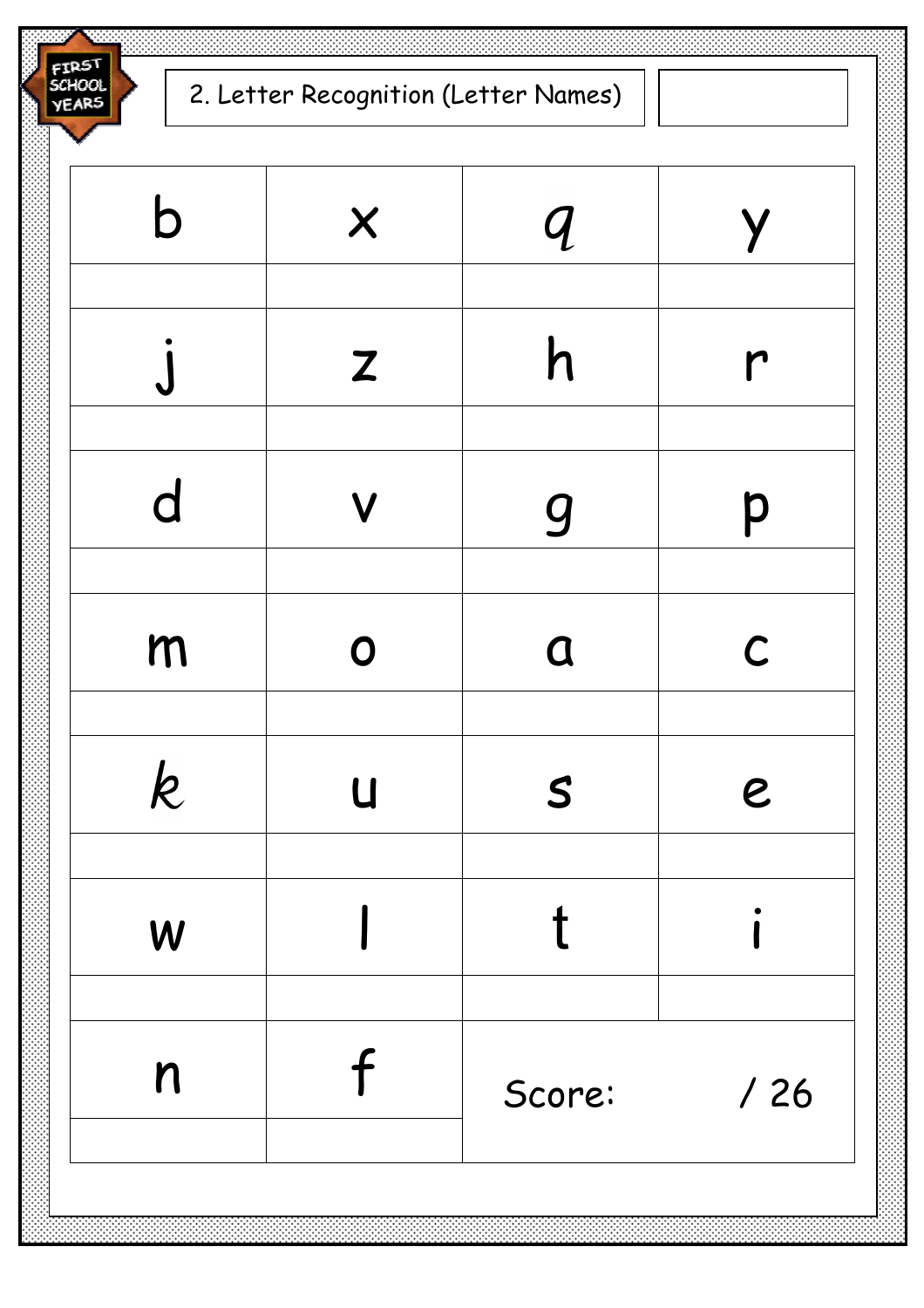FIRS<sup>T</sup><br>SCHOOL **VEARS** 

## 3. Letter Construction (From Sounds)

| $\overline{1}$ . | $\overline{2}$ . | $\overline{3}$ . | 4.      |
|------------------|------------------|------------------|---------|
|                  |                  |                  |         |
|                  |                  |                  |         |
|                  |                  |                  |         |
| $\overline{5}$ . | 6.               | 7.               | $8. \,$ |
|                  |                  |                  |         |
|                  |                  |                  |         |
|                  |                  |                  |         |
| 9.               | $10.$            | 11.              | 12.     |
|                  |                  |                  |         |
|                  |                  |                  |         |
|                  |                  |                  |         |
| 13.              | 14.              | 15.              | 16.     |
|                  |                  |                  |         |
|                  |                  |                  |         |
|                  |                  |                  |         |
| 17.              | $18.$            | 19.              | 20.     |
|                  |                  |                  |         |
|                  |                  |                  |         |
| 21.              | 22.              | 23.              | 24.     |
|                  |                  |                  |         |
|                  |                  |                  |         |
|                  |                  |                  |         |
| 25.              | 26.              |                  |         |
|                  |                  |                  |         |
|                  |                  | Score:           | /26     |
|                  |                  |                  |         |
|                  |                  |                  |         |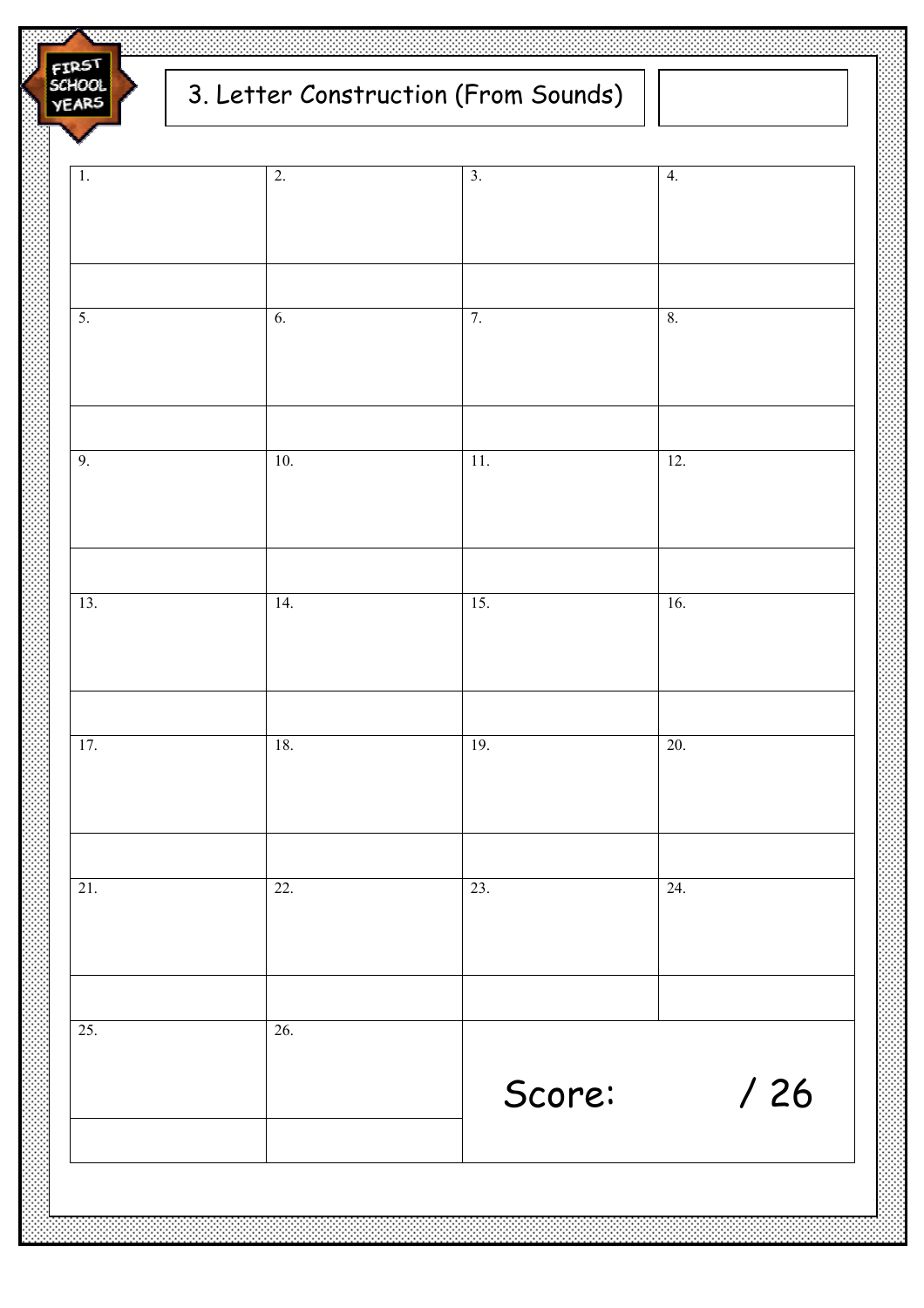

#### 4a. Recognising Initial Sounds (Practise word: man)

| dog | zip | pig | hop     | fun |
|-----|-----|-----|---------|-----|
|     |     |     |         |     |
| ran | met | jam | lid     | sad |
|     |     |     |         |     |
|     |     |     | Score = |     |

### 4b. Recognising Final Sounds (Practise word: man)

| red | pin | bus | hot     | ham |
|-----|-----|-----|---------|-----|
|     |     |     |         |     |
| rug | job | tap | fox     | ref |
|     |     |     |         |     |
|     |     |     | Score = |     |

#### 4c. Recognising Medial Sounds (Practise word: man)

| top | cup | rib | men     | bad |
|-----|-----|-----|---------|-----|
|     |     |     |         |     |
| bug | pop | fan | kid     | peg |
|     |     |     |         |     |
|     |     |     | Score = |     |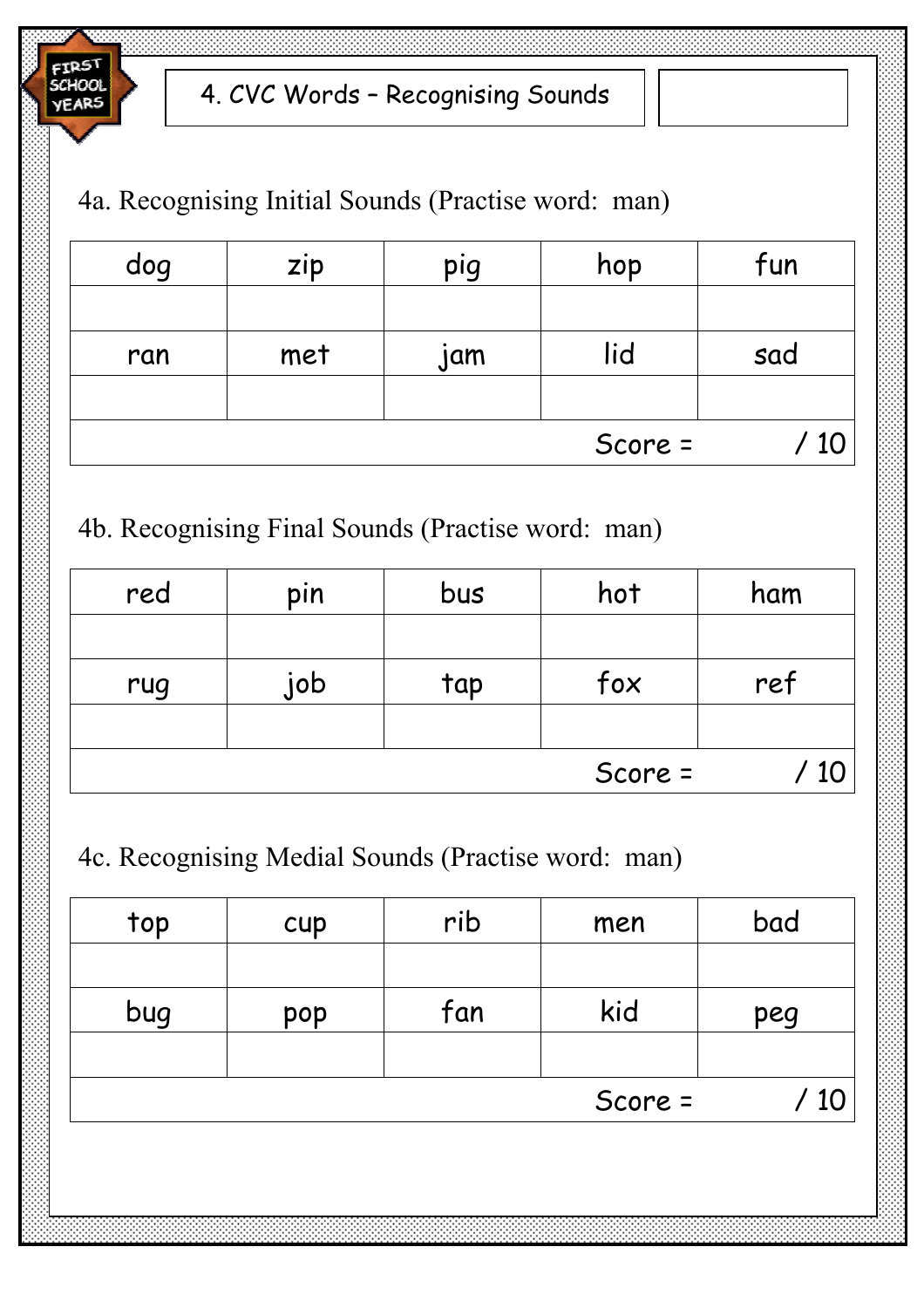

### 5a. Reading CVC words.

| cub | 5:4 | rag | bed     | hop |  |
|-----|-----|-----|---------|-----|--|
| jam | bus | pet | log     | tin |  |
|     |     |     | Score = |     |  |

### 5b. Reading CCVC words.

| pram    | flag | club | drop | plum |  |
|---------|------|------|------|------|--|
| skip    | stem | twin | frog | trek |  |
| Score = |      |      |      |      |  |

## 5c. Reading CVCC words.

| lamp | bend | rest | milk    | tent |
|------|------|------|---------|------|
|      |      |      |         |      |
| desk | lisp | long | sink    | bolt |
|      |      |      |         |      |
|      |      |      | Score = |      |

### 5d. Reading CCVCC words.

| plump | crisp | stand | frost   | print |
|-------|-------|-------|---------|-------|
|       |       |       |         |       |
| bring | skunk | twist | blond   | brisk |
|       |       |       |         |       |
|       |       |       | Score = | 10    |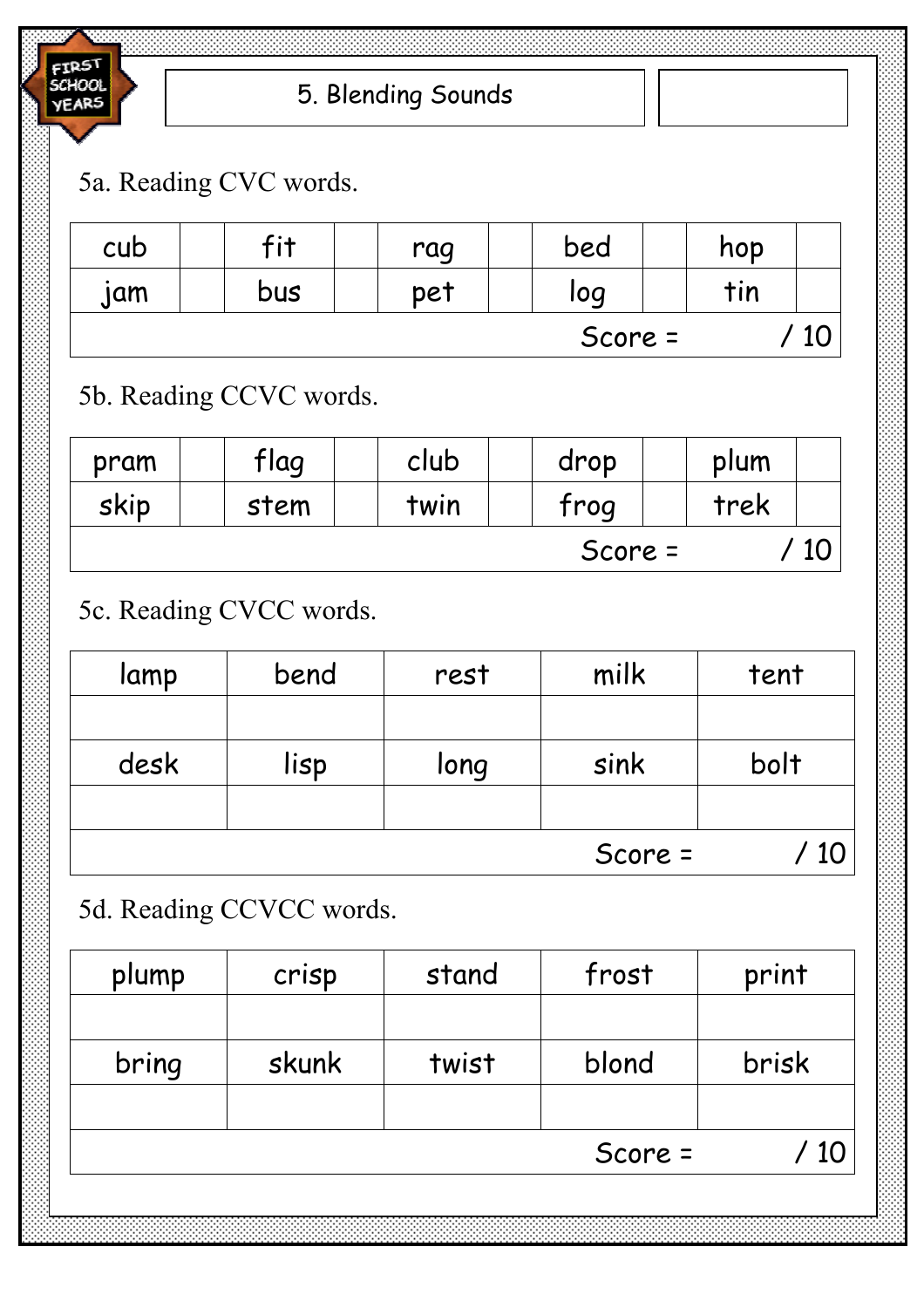

6a. Identifying Consonant Digraphs

| <b>sh</b> | cn | wh | bh      | CK |
|-----------|----|----|---------|----|
|           |    |    |         |    |
|           |    |    | Score = |    |

6b. Reading words containing consonant digraphs.

| chat  | shop  | thin  | when    | thug  |
|-------|-------|-------|---------|-------|
|       |       |       |         |       |
| rich  | wish  | moth  | lock    | match |
|       |       |       |         |       |
| chest | brush | thing | shock   | broth |
|       |       |       |         |       |
|       |       |       | Score = | 15    |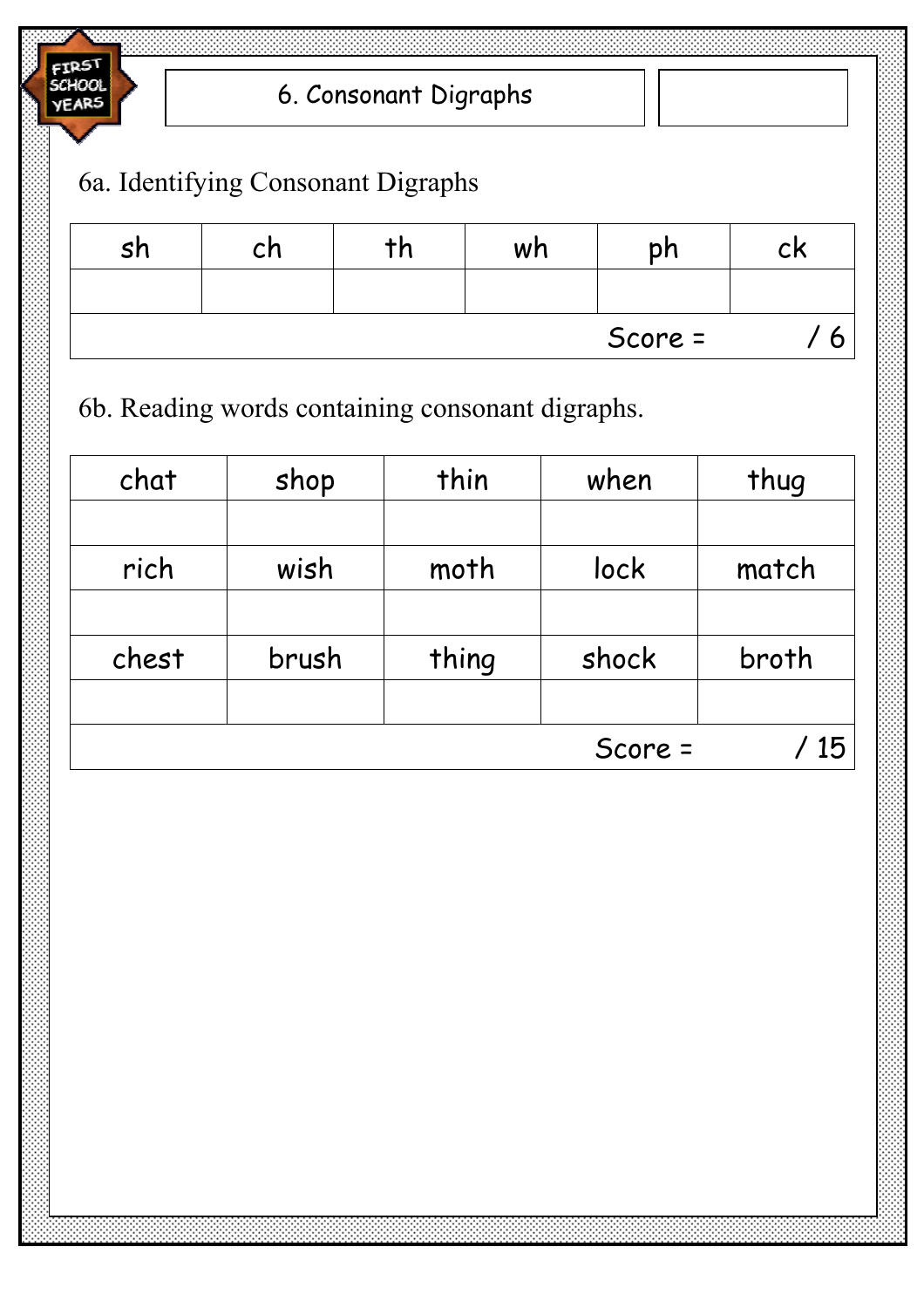

7a. Reading words containing long vowel phonemes.

| road | say  | team  | flute   | light |
|------|------|-------|---------|-------|
|      |      |       |         |       |
| pain | moon | bone  | wife    | seed  |
|      |      |       |         |       |
| low  | wake | berry | fly     | few   |
|      |      |       |         |       |
|      |      |       | Score = | 15    |

7b. Reading words containing other vowel phonemes.

| took | walk | law  | haul    | fork       |
|------|------|------|---------|------------|
|      |      |      |         |            |
| dart | firm | hurt | boar    | deer       |
|      |      |      |         |            |
| kerb | coin | hare | loud    | <b>WOW</b> |
|      |      |      |         |            |
| pair | toy  | fear |         |            |
|      |      |      |         |            |
|      |      |      | Score = | 18         |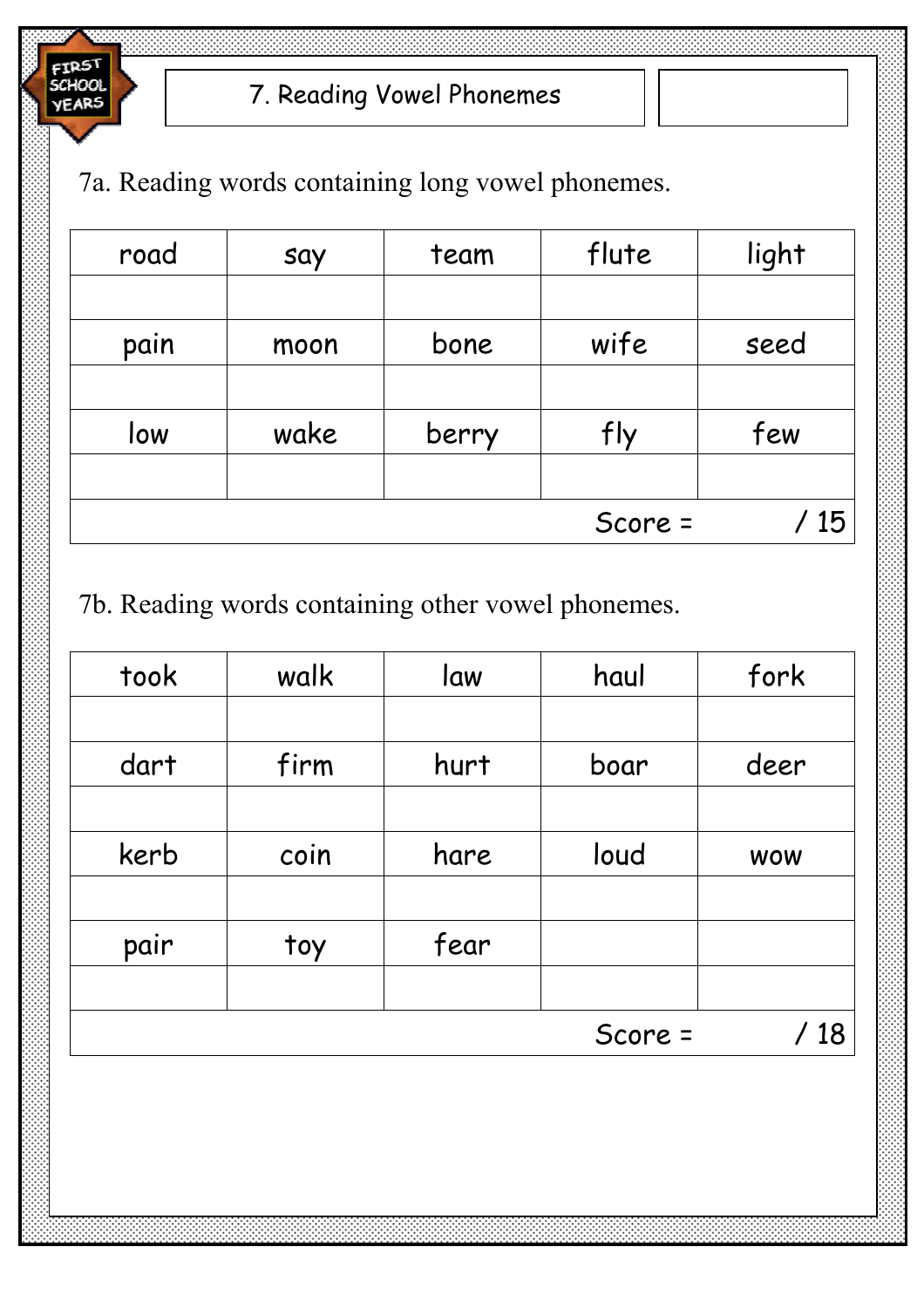

## 8. Spelling (Phonics)

### 8a. CVC Words



### 8b. CCVC Words

| . . | <u>.</u> | -  |         | ◡   |
|-----|----------|----|---------|-----|
|     |          | O. |         | 10. |
|     |          |    | Score = |     |

### 8c. CVCC Words

|     |           | Score = |                          |
|-----|-----------|---------|--------------------------|
|     | $\circ$ . |         | 10.                      |
| . . | ╯         |         | $\overline{\phantom{a}}$ |

### 8d. CCVCC Words

|     |     |                       | Score = |     |
|-----|-----|-----------------------|---------|-----|
| v.  | . . | $\circ$ .             |         | 10. |
| . . |     | $\tilde{\phantom{a}}$ |         |     |

### 8e. Long Vowel Words

| . . | ∼<br>- | υ. | $\overline{\phantom{a}}$ |  |
|-----|--------|----|--------------------------|--|
|     |        | ð. | 10.                      |  |
|     |        |    | Score =                  |  |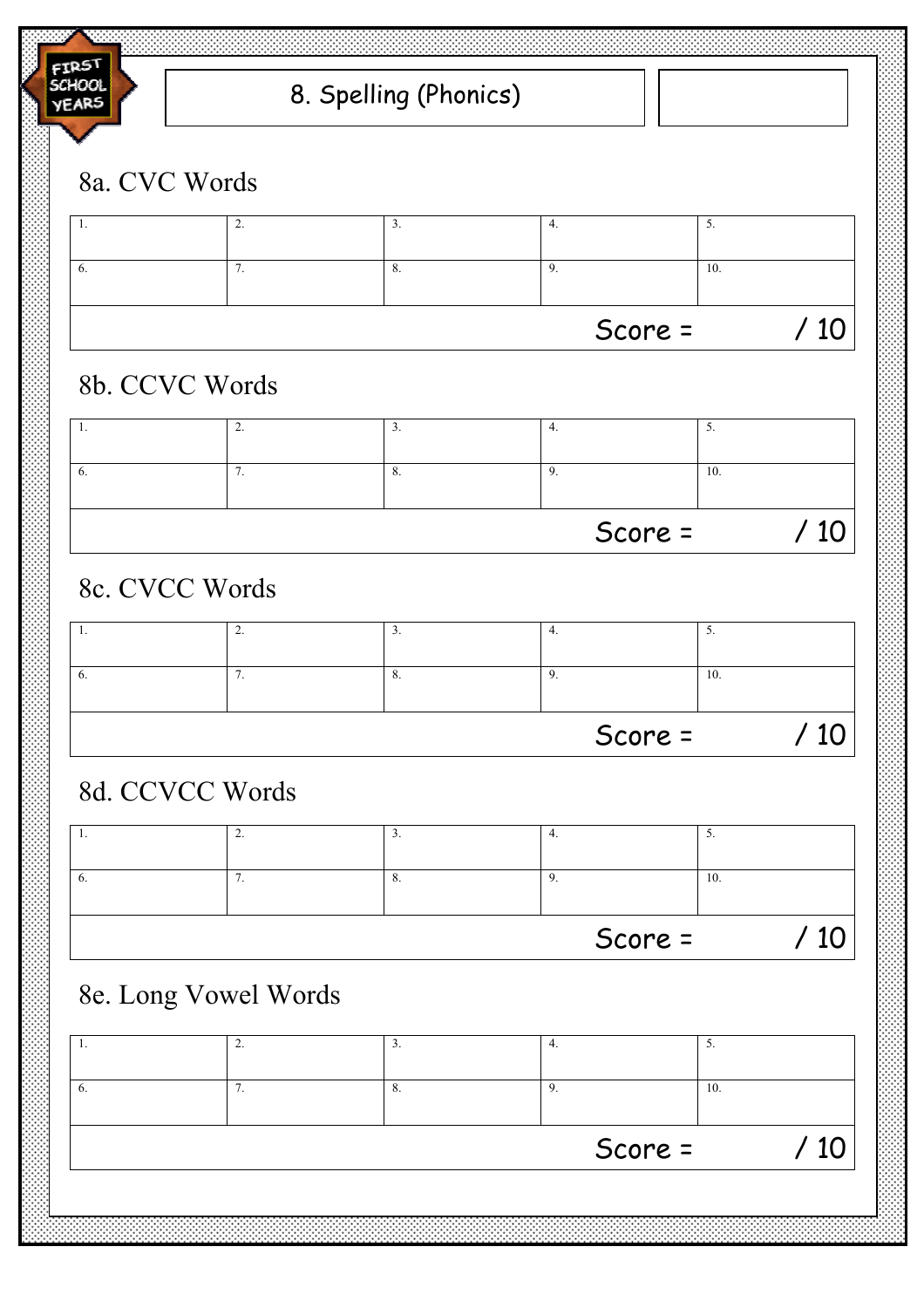erp5 SCHOOL **YEARS** 

| I                        | $\pmb{\alpha}$ | up   | we      | on    |
|--------------------------|----------------|------|---------|-------|
|                          |                |      |         |       |
| at                       | he             | is   | 90      | am    |
|                          |                |      |         |       |
| $\overline{\phantom{a}}$ | my             | no   | in      | of    |
|                          |                |      |         |       |
| me                       | it             | and  | for     | you   |
|                          |                |      |         |       |
| are                      | cat            | day  | the     | dog   |
|                          |                |      |         |       |
| big                      | mum            | dad  | all     | get   |
|                          |                |      |         |       |
| was                      | she            | see  | yes     | can   |
|                          |                |      |         |       |
| look                     | like           | said | this    | they  |
|                          |                |      |         |       |
| away                     | play           | come | went    | going |
|                          |                |      |         |       |
|                          |                |      | Score = | /45   |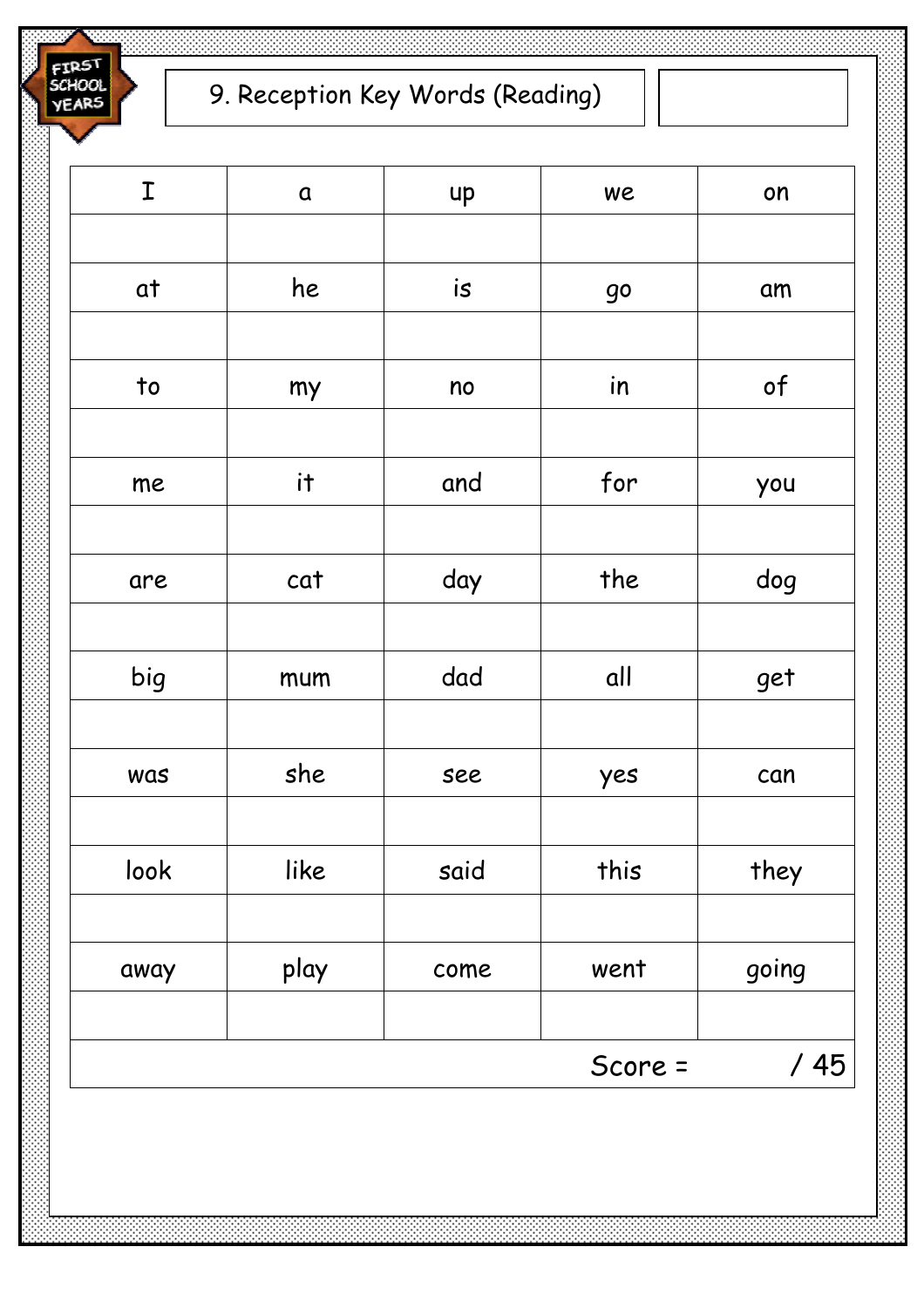FIRS SCHOOL **YEARS** 

# 10. Reception Key Words (Spelling)

| 29.<br>30.<br>34.<br>33.<br>38.<br>37.<br>41.<br>42.<br>45. | Score =                  | /45 |
|-------------------------------------------------------------|--------------------------|-----|
|                                                             | 43.<br>44.               |     |
|                                                             | 39.<br>40.               |     |
|                                                             | $\overline{35}$ .<br>36. |     |
|                                                             | 31.<br>32.               |     |
| 25.<br>26.                                                  | 27.<br>28.               |     |
| $\overline{22}$ .<br>21.                                    | 23.<br>24.               |     |
| 17.<br>18.                                                  | 19.<br>20.               |     |
| 13.<br>14.                                                  | 15.<br>16.               |     |
| 9.<br>$10.$                                                 | 12.<br>$\overline{11}$ . |     |
| $\overline{5}$ .<br>6.                                      | 7.<br>$\bf 8.$           |     |
| $\overline{1}$ .<br>$\overline{2}$ .                        | $\overline{3}$ .<br>4.   |     |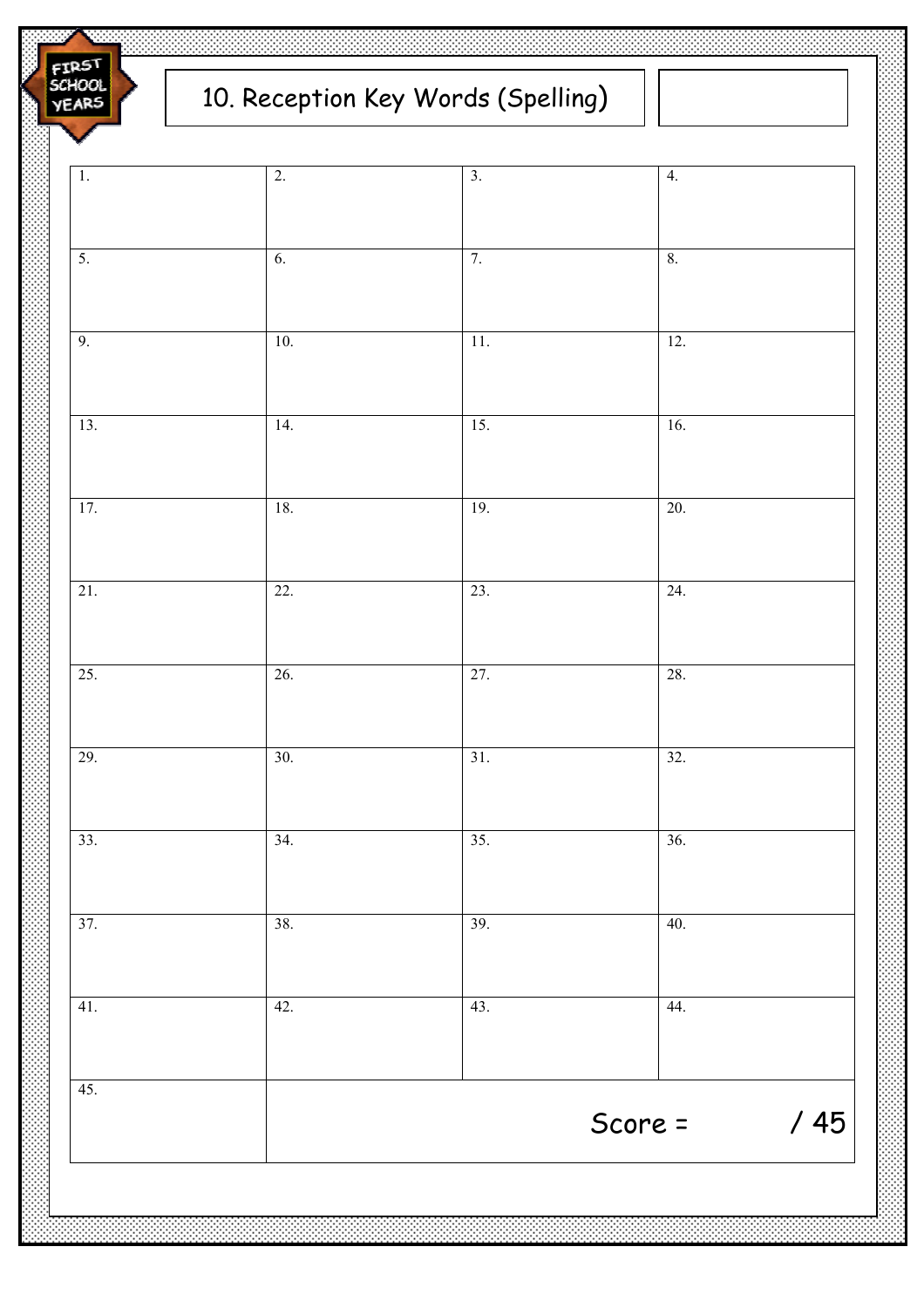

| an        | as     | be     | by     | do     | if     | or      | SO      |
|-----------|--------|--------|--------|--------|--------|---------|---------|
|           |        |        |        |        |        |         |         |
| <b>US</b> | bed    | boy    | but    | did    | dig    | got     | had     |
|           |        |        |        |        |        |         |         |
| has       | her    | him    | his    | how    | man    | may     | new     |
|           |        |        |        |        |        |         |         |
| not       | now    | off    | old    | one    | our    | out     | put     |
|           |        |        |        |        |        |         |         |
| ran       | saw    | too    | two    | way    | who    | back    | ball    |
|           |        |        |        |        |        |         |         |
| been      | call   | came   | can't  | don't  | door   | down    | from    |
|           |        |        |        |        |        |         |         |
| girl      | good   | half   | have   | help   | here   | home    | jump    |
|           |        |        |        |        |        |         |         |
| just      | last   | live   | love   | made   | make   | many    | more    |
|           |        |        |        |        |        |         |         |
| much      | must   | name   | next   | once   | over   | push    | pull    |
|           |        |        |        |        |        |         |         |
| seen      | some   | take   | than   | that   | them   | then    | time    |
| took      | tree   |        | want   |        | what   | when    | will    |
|           |        | very   |        | were   |        |         |         |
| with      | your   | about  | after  | again  | could  | first   | house   |
|           |        |        |        |        |        |         |         |
| laugh     | night  | their  | there  | these  | three  | water   | where   |
|           |        |        |        |        |        |         |         |
| would     | little | people | school | should | sister | another | because |
|           |        |        |        |        |        |         |         |
| brother   |        |        |        |        |        |         |         |
|           |        |        |        |        |        | Total:  | /113    |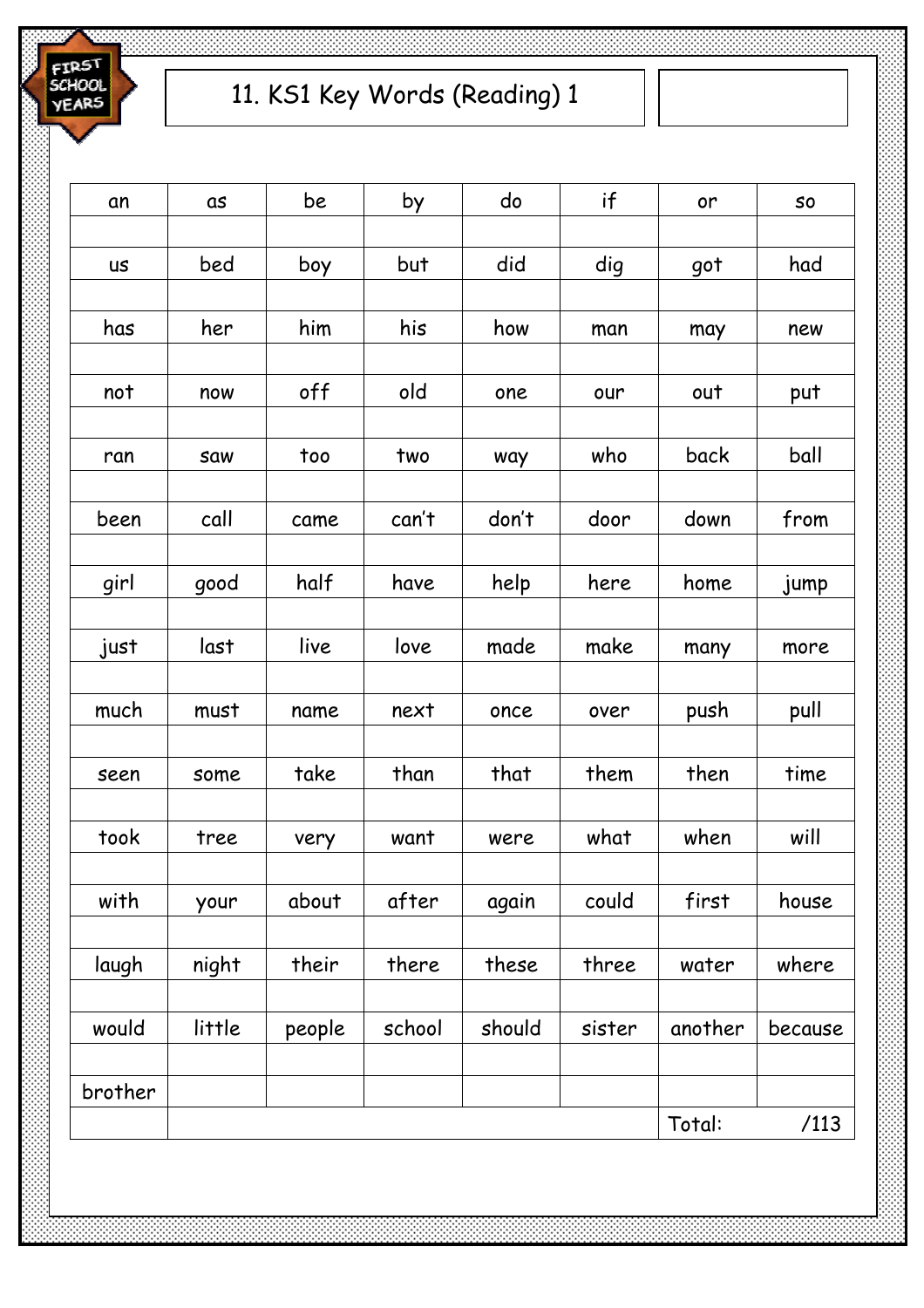

| twelve | Sunday   |        | Wednesday | ten       | August   | six     | brown    |
|--------|----------|--------|-----------|-----------|----------|---------|----------|
|        |          |        |           |           |          |         |          |
|        | nineteen | March  | Monday    |           | fourteen | April   | Tuesday  |
|        |          |        |           |           |          |         |          |
| purple | five     | yellow | nine      | June      | eleven   | seven   | black    |
|        |          |        |           |           |          |         |          |
| May    | four     |        | February  | white     | twenty   | sixteen | red      |
|        |          |        |           |           |          |         |          |
| grey   | thirteen |        | November  | seventeen |          | July    | pink     |
|        |          |        |           |           |          |         |          |
|        | eighteen | blue   | fifteen   |           | Saturday |         | December |
|        |          |        |           |           |          |         |          |
|        | Thursday |        | October   | eight     | green    |         | January  |
|        |          |        |           |           |          |         |          |
| Friday | orange   |        | September |           |          |         |          |
|        |          |        |           |           |          |         |          |
|        |          |        |           |           |          | Total:  | /46      |

Score = / 159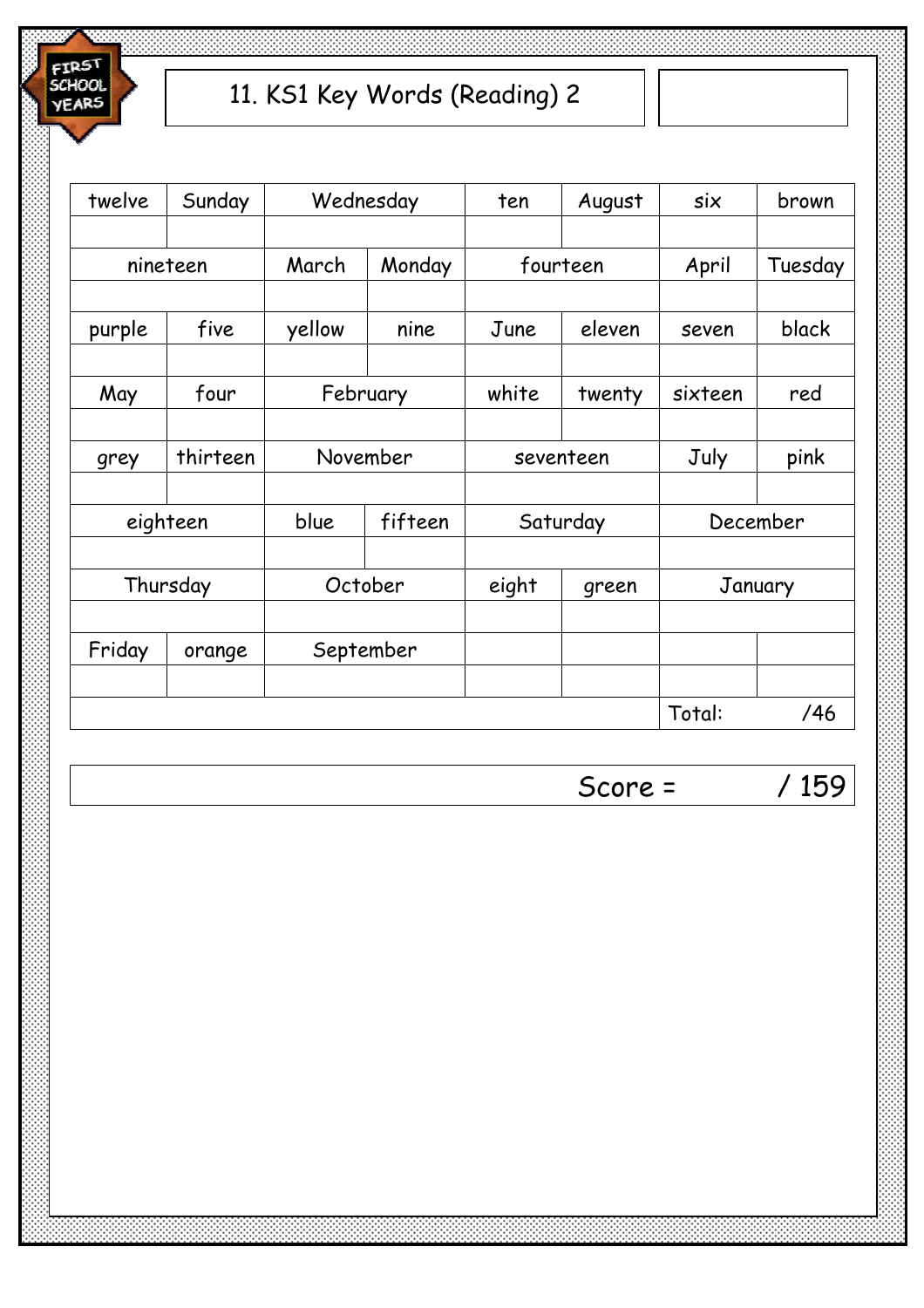

| $\overline{1}$ . | $\overline{2}$ . | $\overline{3}$ . | 4.                |  |
|------------------|------------------|------------------|-------------------|--|
|                  |                  |                  |                   |  |
| 5.               | 6.               | 7.               | 8.                |  |
|                  |                  |                  |                   |  |
| 9.               | 10.              | 11.              | 12.               |  |
|                  |                  |                  |                   |  |
| 13.              | 14.              | 15.              | 16.               |  |
|                  |                  |                  |                   |  |
| 17.              | 18.              | 19.              | 20.               |  |
|                  |                  |                  |                   |  |
| 21.              | 22.              | 23.              | 24.               |  |
|                  |                  |                  |                   |  |
| 25.              | 26.              | 27.              | 28.               |  |
|                  |                  |                  |                   |  |
| 29.              | 30.              | 31.              | 32.               |  |
|                  |                  |                  |                   |  |
| 33.              | 34.              | 35.              | 36.               |  |
|                  |                  |                  |                   |  |
| 37.              | 38.              | 39.              | 40.               |  |
|                  |                  |                  |                   |  |
| 41.              | 42.              | 43.              | 44.               |  |
|                  |                  |                  |                   |  |
| 45.              | 46.              | 47.              | 48.               |  |
|                  |                  |                  |                   |  |
| 49.              | 50.              | 51.              | $\overline{52}$ . |  |
|                  |                  |                  |                   |  |
| 53.              | 54.              | 55.              | 56.               |  |
|                  | 58.              |                  |                   |  |
| 57.              |                  | 59.              | 60.               |  |
|                  |                  |                  |                   |  |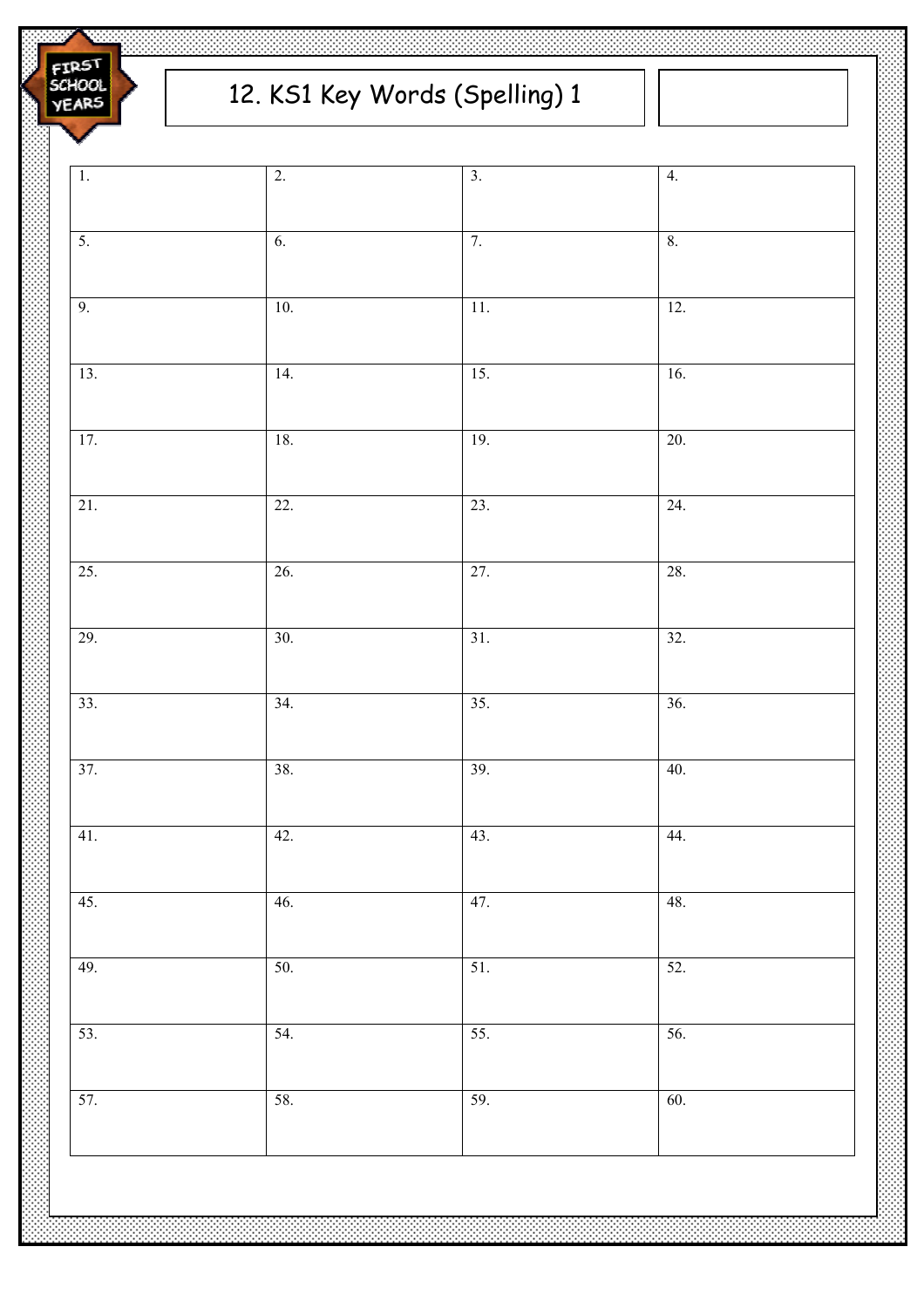

## 12. KS1 Key Words (Spelling) 2

| 61.             | 62.  | 63.    | 64.  |  |
|-----------------|------|--------|------|--|
| 65.             | 66.  | 67.    | 68.  |  |
| 69.             | 70.  | 71.    | 72.  |  |
| 73.             | 74.  | 75.    | 76.  |  |
| 77.             | 78.  | 79.    | 80.  |  |
| $81.$           | 82.  | 83.    | 84.  |  |
| 85.             | 86.  | 87.    | 88.  |  |
| 89.             | 90.  | 91.    | 92.  |  |
| 93.             | 94.  | 95.    | 96.  |  |
| 97.             | 98.  | 99.    | 100. |  |
| $101\mathrm{.}$ | 102. | 103.   | 104. |  |
| 105.            | 106. | 107.   | 108. |  |
| 109.            | 110. | $111.$ | 112. |  |
| 113.            | 114. | 115.   | 116. |  |
| 117.            | 118. | 119.   | 120. |  |
|                 |      |        |      |  |